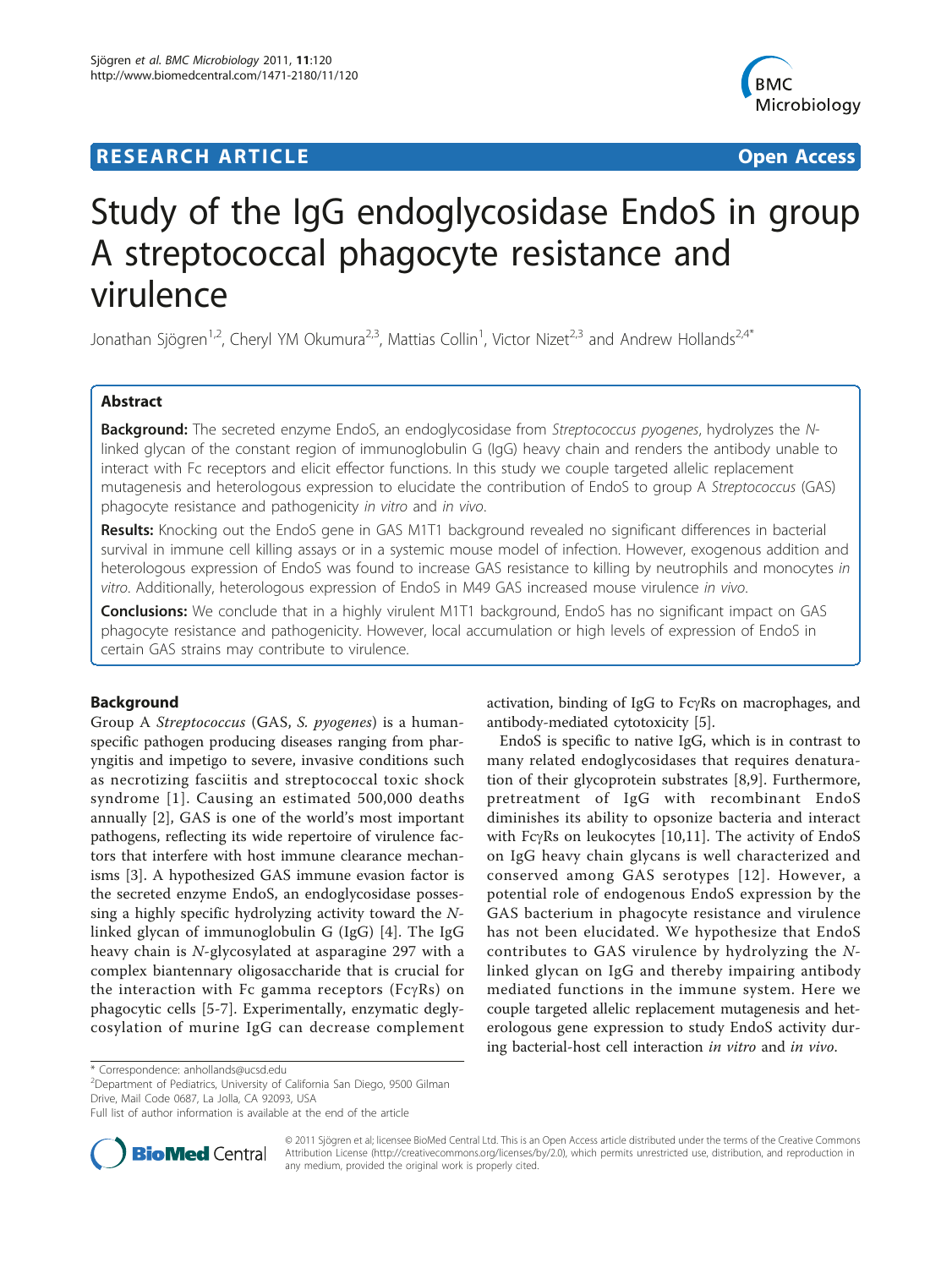#### <span id="page-1-0"></span>**Results**

## Generation of EndoS mutants and heterologous expression

To investigate the contribution of EndoS to GAS and host-cell interactions an allelic replacement knockout in the M1T1 background was constructed and denoted 5448 ΔndoS. Heterologous expression of EndoS in a non-native EndoS producing GAS strain, NZ131 (serotype M49), was established by transformation of the EndoS expressing plasmid pNdoS. Loss- and gain-of-function was confirmed by Western immunoblot (Figure 1A) and IgG glycan hydrolysis assays (Figure 1B) [[8](#page-6-0)]. As suspected no detectable EndoS was identified in the supernatants of the 5448ΔndoS strain, and heterologous expression of EndoS in NZ131 was successful. In addition, higher levels of EndoS were observed in the overexpressing strain NZ131 [pNdoS] compared to the wild-type M1 strain 5448.

#### Neutrophil killing assay

The phagocytic resistance of GAS with and without EndoS contribution was investigated in a human neutrophil killing assay with GAS strains 5448ΔndoS and wildtype 5448. Loss-of-function did not reveal significant

difference in GAS resistance to phagocyte killing in the M1T1 background (Figure 1C). In the same M1T1 background, exogenous recombinant EndoS, rEndoS, or PBS was used to pretreat plasma to investigate phagocytic resistance contribution of the enzyme itself. It was found that rEndoS increases GAS survival in the presence of neutrophils and plasma containing GAS antibodies (Figure 1D). The contribution of EndoS to GAS virulence was also studied in the less virulent strain NZ131 (serotype M49) in gain-of-function analysis. The results reveal that heterologous overexpression of EndoS in M49, NZ131[pNdoS] increased GAS resistance to killing by human neutrophils (Figure 1E).

#### Monocyte killing assay

As with neutrophil killing assays, no significant difference in bacterial survival was detected in the monocytic killing assays when comparing M1T1 GAS strain 5448 to the isogenic ndoS knockout strain (Figure [2A\)](#page-2-0). Pretreatment of plasma with exogenous rEndoS resulted in a significant increase in GAS resistance to killing by monocytes (Figure [2B](#page-2-0)), as did heterologous expression of EndoS in the less virulent strain NZ131 (Figure [2C\)](#page-2-0).

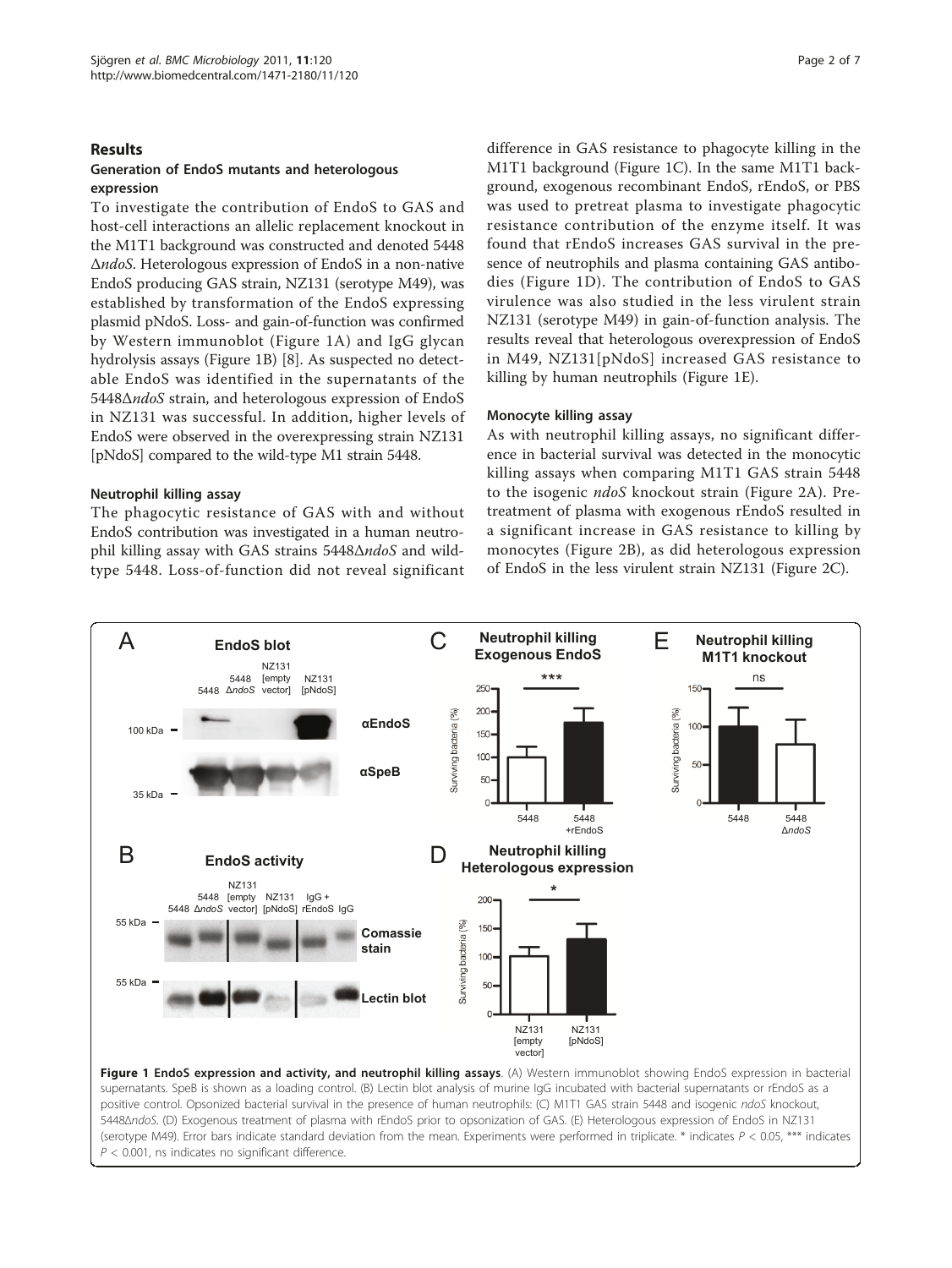<span id="page-2-0"></span>

#### In vivo mouse model

Many major GAS virulence factors have been shown to decrease overall virulence when knocked out and studied in murine infection models [[13-16](#page-6-0)]. It has also been shown that EndoS has activity on all subclasses of murine IgG [[17\]](#page-6-0). Taken together, this led us to believe that the contribution of EndoS to GAS virulence could be studied in vivo. However, in this murine model of infection GAS strain 5448ΔndoS showed no significant

difference in virulence compared to wild-type 5448 (Figure [3A](#page-3-0)).

However, when we studied the less virulent GAS strain NZ131 (serotype M49) overexpressing EndoS, it was found that strain NZ131[pNdoS] showed increased virulence in vivo (Figure [3B](#page-3-0)) compared to wild-type NZ131[empty vector]. This may be a function of the relatively high level of expression of EndoS in NZ131 [pNdoS] compared to 5448 (Figure [1A\)](#page-1-0).

## **Discussion**

A single clone of the M1T1 serotype has disseminated globally during the last few decades to represent the leading cause of severe, invasive GAS infections [[18\]](#page-6-0). The unique virulence of the M1T1 clone has been associated with many factors including the phage-encoded DNAse Sda1, allowing escape from neutrophil extracellular traps [[13,19,20](#page-6-0)], the streptococcal inhibitor of complement (SIC) protein, promoting serum and antimicrobial peptide resistance [[14,21\]](#page-6-0), pro-inflammatory and phagocyte resistance properties of the M1T1 protein [[15,22\]](#page-6-0), high level expression of the pore-forming cytotoxin streptolysin O (SLO) [\[16](#page-6-0)], and a propensity for genetic mutations in the covR/S regulatory locus promoting hypervirulence [[23](#page-6-0),[24](#page-6-0)]. There exist many inherent limitations of modeling a secreted bacterial virulence factor in vitro and of the mouse as a surrogate host for GAS infection studies. However, our studies do strongly suggest that the endogenous expression of EndoS may be redundant or dispensable for M1T1 GAS phagocyte resistance and pathogenicity, since targeted mutation of the other factors described above do yield clear attenuation of virulence phenotypes in similar in vitro and in vivo assay systems.

Conversely, pretreatment of plasma containing antibodies against GAS with recombinant EndoS reduced opsonphagocytic killing of GAS, and heterologous overexpression of EndoS in a less virulent M49 GAS strain conferred increased phagocyte resistance and increased lethality in the mouse infection model. These results suggest that high level expression or local accumulation of EndoS in tissues could contribute to virulence in certain GAS strain backgrounds or infection scenarios, a subject that could merit future analysis in larger clinical or molecular epidemiologic surveys.

EndoS is highly conserved among GAS serotypes and can also be found in Streptococcus equi and zooepidemicus [\[12](#page-6-0)]. Therefore, it was somewhat surprising that we could not detect a significant contribution to GAS virulence in vivo. This may be due to the limitations of the mouse model used, and the expression levels of EndoS during the murine infection. The expression level of this enzyme during a human infection could have an impact on GAS immune cell killing resistance but this remains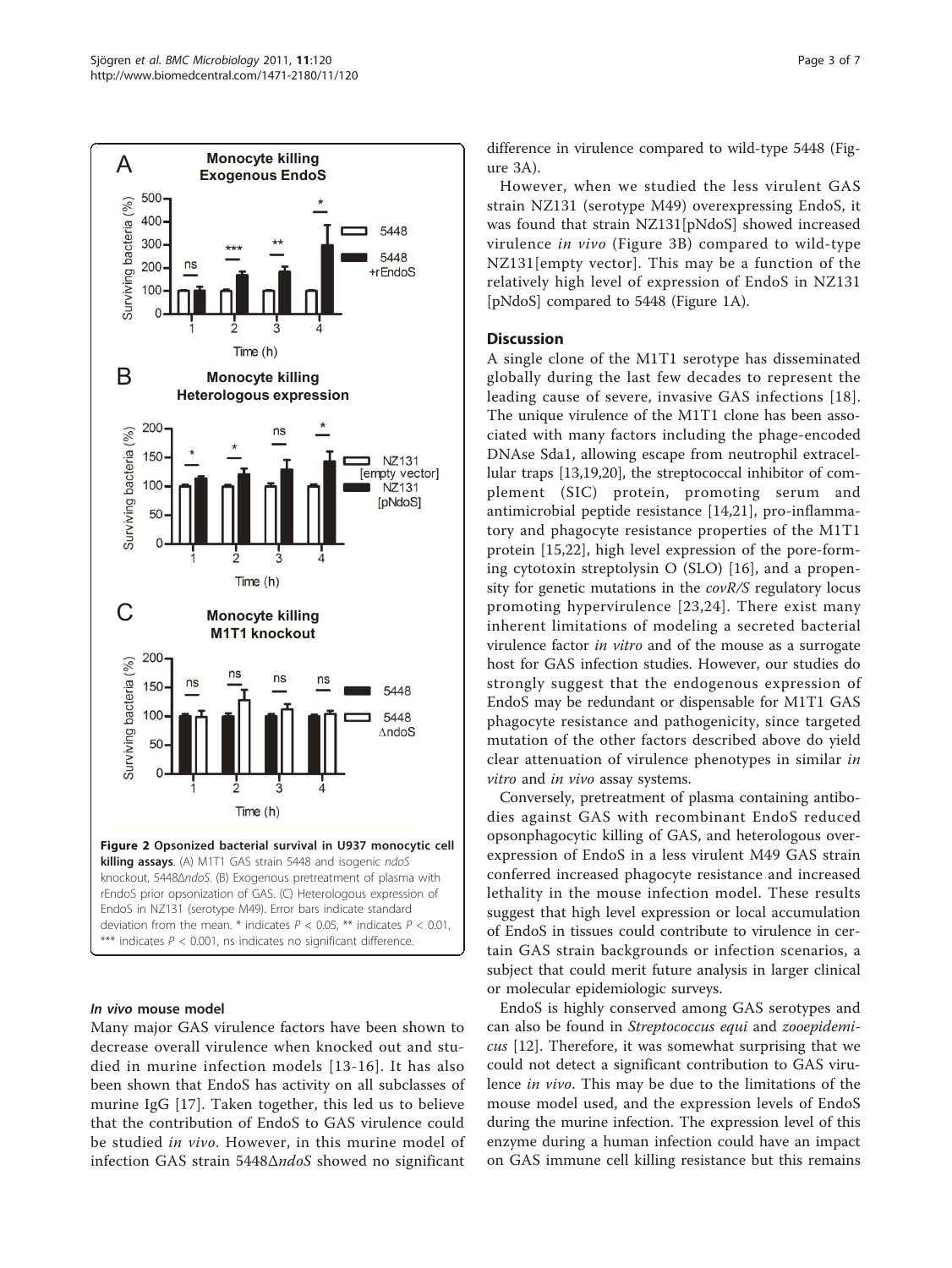<span id="page-3-0"></span>

to be investigated. The specificity of EndoS activity towards IgG suggests that the enzyme may have an important role in the pathogenesis of GAS, yet to be discovered.

Finally, whether or not GAS can effectively deploy this unique enzymatic activity targeted IgG N-glycosylation to promote its own survival in the host (as is intuitively appealing), the enzyme itself has already proven a promising lead biotherapeutic for treatment of antibodymediated inflammatory pathologies [[17](#page-6-0),[25](#page-6-0)-[29\]](#page-6-0).

## Conclusions

We conclude that in a highly virulent M1T1 background, EndoS has no significant impact on GAS phagocyte resistance and pathogenicity. However, our overexpression experiments could indicate that local accumulation or high levels of expression of EndoS can contribute to virulence in certain GAS strains, or in other infection scenarios than the systemic infection model used in this study.

## Methods

## Bacterial strains and growth

GAS strain 5448 (serotype M1T1, ndoS-positive) and GAS strain NZ131 (serotype M49, ndoS-negative) are well-characterized and were selected for use in this study [[30,31](#page-6-0)]. Escherichia coli MC1061 was used as cloning tool [[32](#page-6-0)]. The streptococcal and E. coli strains were propagated on Todd-Hewitt agar (THA). For selection, erythromycin (erm) was used at 5 μg/mL (5448), 2 μg/mL (NZ131) and 500 μg/mL (MC1061). GAS and its isogenic mutant were grown in Todd-Hewitt broth (THB (Difco, Detroit, MI)) at 37°C without shaking. For in vitro and in vivo experiments, fresh overnight cultures were diluted 1:10 in THB and grown to mid logarithmic phase ( $OD_{600} = 0.4$ ) and resuspended in PBS, or in midlog supernatants for neutrophil assays with NZ131. For analysis of streptococcal supernatants, strains were grown in C-medium (0.5% (w/v) Proteose Peptone no. 2 (Difco), 1.5% (w/v) yeast extract, 10 mM  $K_2HPO_4$ , 0.4 mM MgSO4, 17 mM NaCl pH 7.5) to maximize EndoS expression.

## GAS mutants

EndoS is encoded by the gene ndoS. A precise, in-frame allelic replacement of *ndoS* with chloramphenicol transferase, cat, was created in M1T1 GAS strain 5448 by a method previously described [[13](#page-6-0)] and was denoted 5448ΔndoS. Briefly, a 798 bp fragment upstream, and 987 bp fragment downstream of ndoS was amplified using polymerase chain reaction, PCR, using primers ndoS-up-F-XbaI (GCATCTAGAGCTTGTCGGTCTT GGGGTAGC), ndoS-up-R (GGTGGTATATCCAGT-GATTTTTTTCTCCATTTGGACACTCCTTATTTTT GGTACTAAGT C) and ndoS-dn-F (TACTGCGATG AGTGGCAGGGCGGGGCGTAAACAAAGTAACTT TCTTAGATAGCAACATT CAG), ndoS-dn-R-Bam HI (GCGGATCCGTTCTTGCGCCATGACACCTCC) respectively. The primers adjacent to ndoS contained 30 bp overhang of the cat gene corresponding to the 5' and 3' ends of cat, respectively. The upstream and downstream fragments were combined with the 650 bp cat gene in a fusion PCR using primers *ndoS-*up-F-XbaI and ndoS-dn-R-BamHI. This triple fragment was digested using restriction enzymes XbaI and BamHI and ligated using T4 ligase into the temperature sensitive vector pHY304, bearing erythromycin resistance, to generate the knockout plasmid pHY-ndoS-KO. pHY-ndoS-KO was transformed into GAS 5448 by electroporation and transformants were grown at the permissive temperature of 30°C with erythromycin. Transformants were then grown at the non-permissive temperature of 37°C with erythromycin present to select for homologous recombination and integration of the plasmid into the genome. Single crossovers were confirmed by PCR analysis. Relaxation of the plasmid was carried out at 30°C with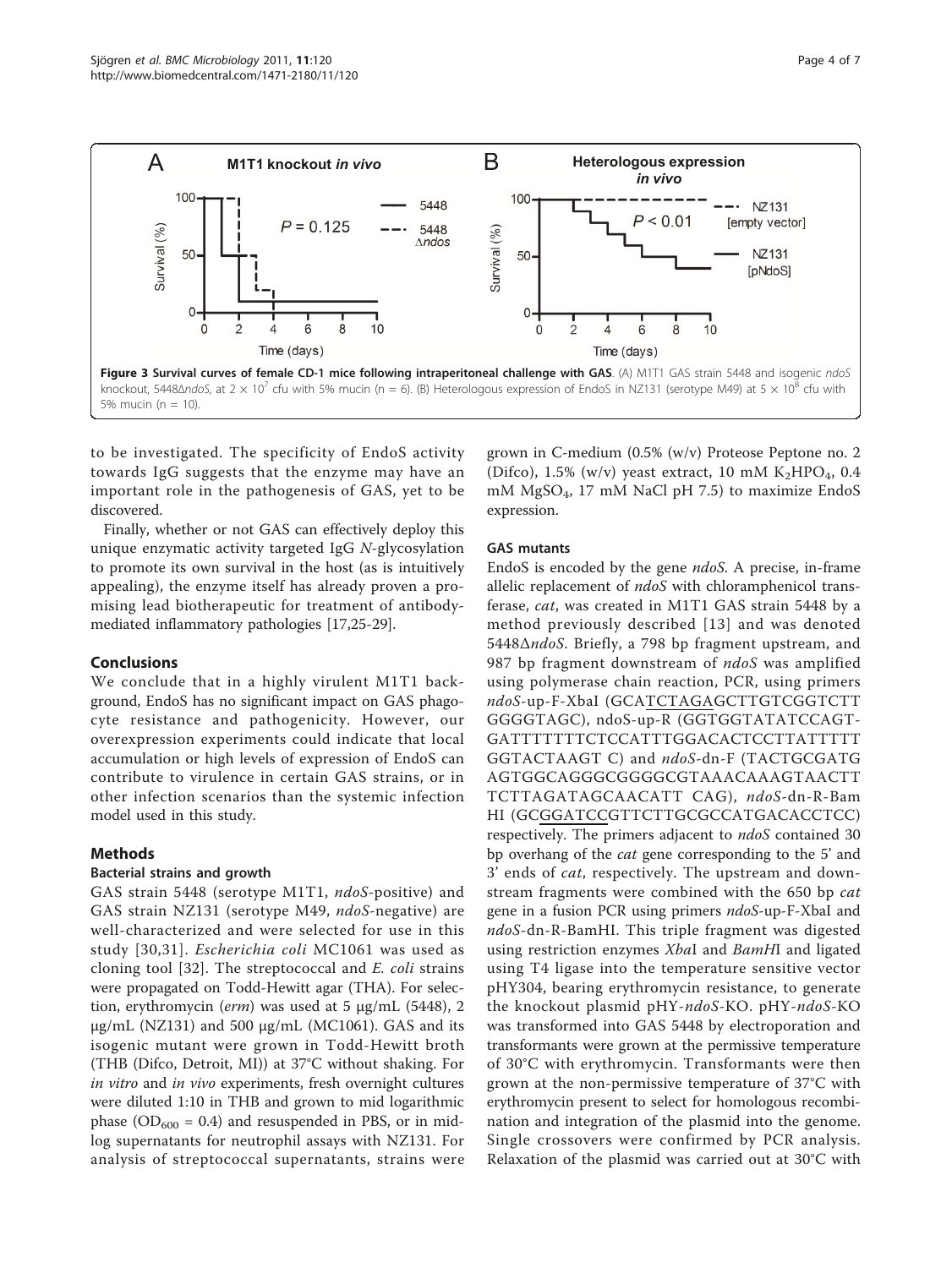no antibiotic selection to allow the plasmid to reform, outside the chromosome. Growing the bacteria at 37°C without antibiotic pressure resulted in loss of the plasmid. Finally, screening for erythromycin sensitive colonies was used to identify double crossover events and allelic replacement mutants were confirmed by PCR. In frame allelic replacement ndoS mutant, 5448ΔndoS, was confirmed by multiple PCR reactions showing the insertion of the *cat* gene and absence of the *ndoS* gene in the genome. Heterologous expression of EndoS in M49 GAS strain NZ131 was established by transformation with the EndoS expression plasmid pNdoS. ndoS was amplified from the M1 genome using primers ndoS-F-EcoRI (GCGAATTCATGGATAAACATTTGTTGG-TAAAAAGAAC) and ndoS-R-BamHI (GCGGATCCT-TATTTTTTTAGCAGCTGCCTTTTCTC), digested with *EcoRI* and *BamHI* prior to T4-ligation into the expression vector pDCerm, denoted pNdoS. As a control, GAS strain NZ131 was transformed with the empty vector pDCerm to generate NZ131[empty vector].

## Western blot

Supernatants from stationary phase (16 h) GAS strains 5448, 5448ΔndoS, NZ131[empty vector] and NZ131 [pNdoS] were precipitated with 5% final concentration of trichloroacetic acid and separated on a 10% SDS-PAGE gel and blotted onto a methanol activated PVDF membrane. The membrane was blocked in 5% skimmed milk (Difco) for 1 h and washed  $3 \times 10$  minutes in phosphate buffered saline, PBS (137 mM NaCl, 2.7 M KCl, 10 mM  $Na<sub>2</sub>HPO<sub>4</sub>$ , 2 mM  $KH<sub>2</sub>PO<sub>4</sub>$ , pH 7.4). The membrane was then incubated with polyclonal rabbit antiserum against rEndoS at 1:2000 dilution in 0.5% skimmed milk and incubated for 1 h at 37°C. The membrane was washed as before and incubated with goat anti-rabbit IgG conjugated with Horse radish peroxidase (Bio-Rad), at 1:5,000 in 0.5% skimmed milk for 1 h at 37°C. After washing, the membrane was developed using Supersignal West Pico Chemiluminescent (Thermo Scientific, Rockford, IL) and analyzed on a Chemidoc XRS (Bio-Rad, Hercules, CA).

## Lectin blot

Supernatants from GAS strains 5448, 5448ΔndoS, NZ131[empty vector] and NZ131[pNdoS] at stationary phase (16 h) was incubated with 1 μg murine IgG (mIgG) for 2 h at 37°C at static conditions. As a positive control, IgG was incubated with 1 μg rEndoS. The glycan hydrolyzing activity was analyzed with SDS-PAGE and lectin blot using biotinylated Lens culinaris agglutinin (LCA) (Vector Laboratories, Burlingame, CA). LCA lectin recognizes the  $\alpha$ -1,3 mannose residue found on the N-linked glycan on IgG. Briefly, the supernatants and mIgG were separated on 10% SDS-PAGE gels,

onestained with Coomassie blue and the other blotted onto Immobilon PVDF membranes (Millipore, Bedford, MA). The membrane was blocked in lectin buffer (10 mM HEPES, 0.15 M NaCl, 0,1% Tween 20, 0.01 mM  $MnCl<sub>2</sub>$ , 0.1 mM CaCl<sub>2</sub>, pH = 7.5) for 1 h. 10 μg LCA in lectin buffer was incubated with the membrane for 1 h at RT. The membrane was then washed for  $3 \times 10$  min in lectin buffer and incubated with 2 μg streptavidin linked HRP (Vector Laboratories) for 1 h. After washing as above the blot was developed using Supersignal West Pico Chemiluminescent (Thermo Scientific) as described for Western blots.

## Neutrophil killing assay

Neutrophils were purified from healthy donors using PolyMorphPrep-kit (Axis-Shield, Oslo, Norway) and RBCs lysed with sterile  $H_2$ 0 as previously described [[33](#page-6-0)]. Neutrophils were seeded at  $2 \times 10^5$  cells/well in 96-well microtiter plates in RPMI.

Plasma was obtained from healthy volunteers as previously described [\[33\]](#page-6-0). All neutrophil and plasma donors exhibited high serum titer (>1:20,000) against serotype M1 and M49 GAS (Additional file [1](#page-5-0) Table S1). GAS strains were grown as described and opsonized for 1 h at 37°C in 80% plasma, with or without pretreatment using recombinant EndoS (rEndoS) under rotating conditions. For pretreatment, 1 mL of plasma was incubated with 50 μg of rEndoS or PBS (control) at 37°C for 2 h with rotation. The bacteria were then diluted to the desired concentration in RPMI with a final concentration of 2% plasma and added to the neutrophils at a multiplicity of infection (MOI) of 10 bacteria per cell. Control wells contained GAS in RPMI and 2% plasma without neutrophils. The plate was centrifuged at 500 × g for 10 min and incubated for 30 min at 37°C with 5%  $CO<sub>2</sub>$  before being serially diluted in sterile  $H<sub>2</sub>O$  and triplicate wells were plated on Todd-Hewitt agar (THA) plates for enumeration. Percent survival of the bacteria was calculated relative to control wells. Data from three separate experiments were normalized to 5448 or NZ131[empty vector] and combined.

## Monocyte killing assay

The human monocytic cell line U937 was seeded at 5  $\times$ 10<sup>5</sup> cells/well in RPMI supplemented with 10% fetal bovine serum (FBS) in 24-well plates. GAS was grown and pre-opsonized in human plasma with or without rEndoS treatment, as described above. Bacteria were grown as described above and added to the U937 cells at MOI = 10 and incubated at 37°C with 5%  $CO_2$ . Samples were collected at 1, 2, 3 and 4 h when monocytes were lysed with 0.025% Triton X-100 (MP Biomedicals, Aurora, OH) and triturated vigorously. Surviving bacteria from triplicate wells were plated on THA for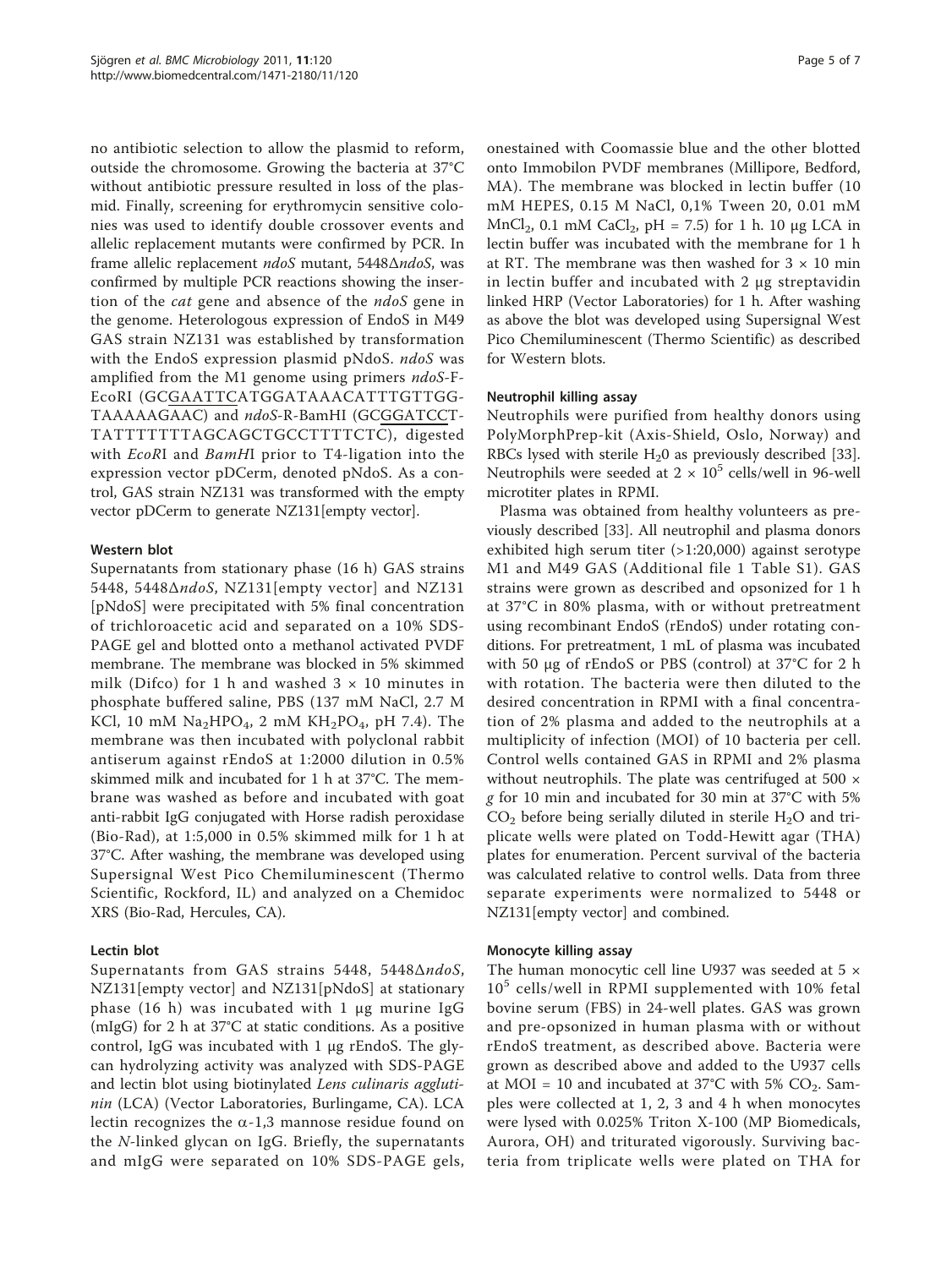<span id="page-5-0"></span>enumeration. Percentage of surviving bacteria was calculated relative to the initial innoculum. Data from at least three separate experiments were normalized to 5448 or NZ131<sup>[empty vector]</sup> and combined.

#### Determination of donor serum titers

Blood from healthy human donors was collected in glass venous blood collection tubes with no additives (BD Biosciences, San Jose, CA) and clotted at room temperature for 15 min. Blood was centrifuged at  $3,200 \times g$  for 10 min at 4°C. The serum fraction was collected and stored at -80°C.

GAS strains NZ131 (serotype M49) and 5448 (serotype M1) were grown to mid-log phase in THB. Bacteria were resuspended in PBS and heat-killed at 95°C for 10 min. Heat-killed bacteria were mixed with a final concentration of 0.1 M NaHCO3 pH 9.6 and 10<sup>6</sup> bacteria per well were coated to 96-well high-bind ELISA plates (Costar, Cambridge, MA) at 4°C overnight. Plates were washed with PBS + 0.05% Tween (PBS-T) and blocked with 4% BSA + 10% FBS in PBS-T for 1 h at 37°C. Serum samples were diluted in blocking solution and incubated for 2 h at 37°C. Plates were washed with PBS-T and incubated with 1:5000 dilution of HRP-conjugated goat anti-human IgG antibody (Promega, Madison, WI) for 1 h at room temperature. Plates were washed five times with PBS-T and incubated with TMB substrate reagent (BD OptEIA TMB Substrate Reagent Set, BD Biosciences) at room temperature for 30 min. The reaction was stopped with an equal volume of 0.2 N sulfuric acid, and the plate was read at 450 nm. End point titer was determined as the dilution giving signal above a calculation cutoff determined using a mouse serum negative control and the calculation method described in [[34\]](#page-6-0).

#### In vivo mouse model

To evaluate the contribution of EndoS to GAS virulence in vivo, we utilized a murine model of systemic infection. GAS strains were grown as described and resuspended in PBS with 5% mucin for an inoculum of 2 ×  $10<sup>7</sup>$  cfu for WT M1T1 strain 5448 and isogenic mutant 5448 $\Delta$ *ndoS*, and 5  $\times$  10<sup>8</sup> cfu for NZ131[empty vector] and NZ131[pNdoS]. 8-10 week old female CD-1 mice (n  $= 6$  for 5448, n = 10 for NZ131) were infected intraperitoneally with GAS strains and mortality was monitored daily for 10 days.

## Statistical analysis

Cfu enumeration in neutrophil and monocyte killing assays were statistically analyzed by unpaired Student's *t*-test. Differences were considered significant if  $P < 0.05$ . The in vivo results were evaluated with log-rank (Mantel-Cox) test for comparison of survival curves.

Differences in survival were considered significant if  $P \lt \theta$ 0.05. All statistical analysis was performed using Graph-Pad Prism v.5 (GraphPad Software).

#### Ethical approval

Permission to collect human blood under informed consent was approved by the UCSD Human Research Protections Program. All animal use and procedures were approved by the UCSD Institutional Animal Care and Use Committee.

## Additional material

[Additional file 1: T](http://www.biomedcentral.com/content/supplementary/1471-2180-11-120-S1.PDF)able S1.

#### Acknowledgements and Funding

AH was supported by a Department of Employment Sciences and Technology (Australia) International Science Linkages grant to Prof. Mark Walker (U. Queensland) and VN. Additional support was provided by the Swedish Research Council (projects 2005-4791 and 2010-57X-20240 to MC), the Foundations of Crafoord (MC), Bergvall (MC), Österlund (MC), Wiberg (MC), Söderberg (MC), Kock (MC) the Swedish Society for Medicine (MC), the Royal Physiografic Society (MC), King Gustaf V's Memorial Fund (MC), and Hansa Medical AB (MC). CYMO is a San Diego IRACDA Postdoctoral Fellow supported by NIH Grant GM06852.

#### Author details

<sup>1</sup> Division of Infection Medicine, Department of Clinical Sciences, Lund University, SE-221 84 Lund, Sweden. <sup>2</sup>Department of Pediatrics, University of California San Diego, 9500 Gilman Drive, Mail Code 0687, La Jolla, CA 92093, USA. <sup>3</sup>Skaggs School of Pharmacy and Pharmaceutical Sciences, University of California San Diego, 9500 Gilman Drive, Mail Code 0687, La Jolla, CA 92093, USA. <sup>4</sup>School of Biological Sciences, University of Wollongong, Wollongong, New South Wales, Australia.

#### Authors' contributions

JS participated in the design of the study, performed experiments and drafted the manuscript. MC and VN conceived of the study. CO performed experiments. AH designed the study and performed experiments. All authors read and approved the final manuscript.

#### Conflicts of interests

Patents for the in vitro and in vivo use of EndoS have been applied for by Genovis AB and Hansa Medical AB, respectively. MC is listed as inventor on these applications that are pending. Hansa Medical AB in part funded this study, but had no influence on the design of study, interpretation of data, or the final form of the manuscript. MC is a part time scientific consultant for Hansa Medical AB.

#### Received: 5 February 2011 Accepted: 27 May 2011 Published: 27 May 2011

#### References

- 1. Cunningham MW: [Pathogenesis of group A streptococcal infections.](http://www.ncbi.nlm.nih.gov/pubmed/10885988?dopt=Abstract) Clin Microbiol Rev 2000, 13(3):470-511.
- 2. Carapetis JR, Steer AC, Mulholland EK, Weber M: [The global burden of](http://www.ncbi.nlm.nih.gov/pubmed/16253886?dopt=Abstract) [group A streptococcal diseases.](http://www.ncbi.nlm.nih.gov/pubmed/16253886?dopt=Abstract) Lancet Infect Dis 2005, 5(11):685-694.
- 3. Kwinn LA, Nizet V: How group A Streptococcus [circumvents host](http://www.ncbi.nlm.nih.gov/pubmed/17661677?dopt=Abstract) [phagocyte defenses.](http://www.ncbi.nlm.nih.gov/pubmed/17661677?dopt=Abstract) Future Microbiol 2007, 2:75-84.
- 4. Collin M, Olsén A: [EndoS, a novel secreted protein from](http://www.ncbi.nlm.nih.gov/pubmed/11406581?dopt=Abstract) Streptococcus pyogenes [with endoglycosidase activity on human IgG.](http://www.ncbi.nlm.nih.gov/pubmed/11406581?dopt=Abstract) EMBO J 2001, 20(12):3046-3055.
- 5. Nose M, Wigzell H: [Biological significance of carbohydrate chains on](http://www.ncbi.nlm.nih.gov/pubmed/6579549?dopt=Abstract) [monoclonal antibodies.](http://www.ncbi.nlm.nih.gov/pubmed/6579549?dopt=Abstract) Proc Natl Acad Sci USA 1983, 80(21):6632-6636.